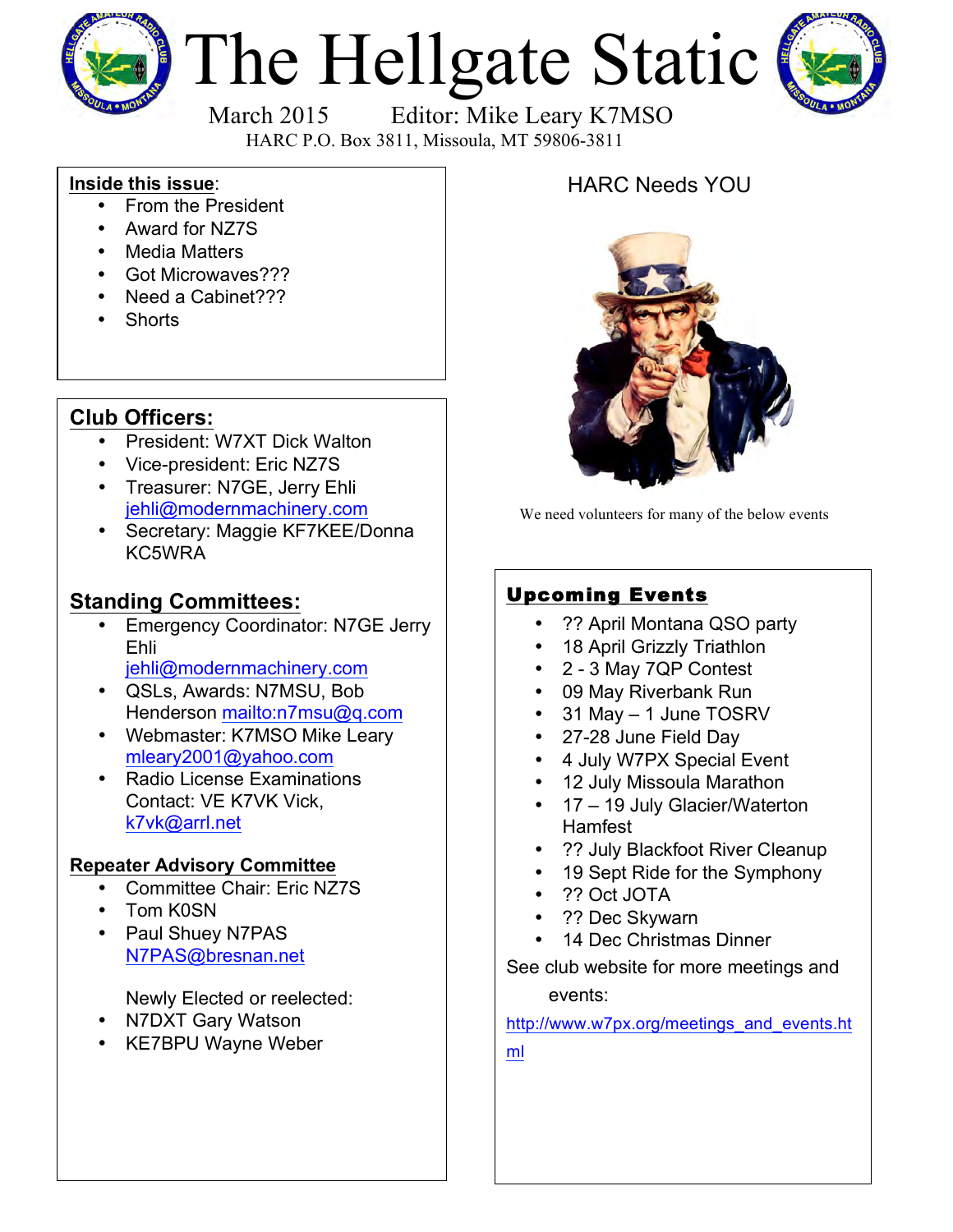## Bulletin from the Front Office March 2015

The March 9 meeting of the Hellgate Amateur Radio Club agenda includes some important business items, all to be dealt with quite briefly. We will take formal note of the passing of one of our longtime, very active members, Bob Black, K7BA. Those who knew Bob well will have an opportunity to speak. Plans for the upcoming repeater installation and maintenance season will be presented for discussion, as will the budget for the year. We will have a report and discussion of the club's membership status.

Our evening will conclude with Homebrew Night, in which members show off their homebrew projects. Since we haven't had this event for quite sometime we will not restrict projects to those undertaken in the last year; anything since, say, the turn of the century will do. Bring the project's results if you can, but if it's nailed down, set in concrete, or too large to get through the door bring diagrams or pictures. This provision is meant to make antenna projects qualify for presentation. Computer programs are also welcome. These need not be demonstrated, but a listing of the code, or a block diagram would be helpful. Beer does *not* qualify, no matter how exceptional its quality or how much it may contribute to the brewer's own operating enjoyment.

--73, Dick, W7XT

# Well Deserved Recognition

Eric NZ7S was recently awarded by the ARRL for his excellent leadership of the Jamboree on the Air event. ARRL President Kay Craigie N3KN signed the award.

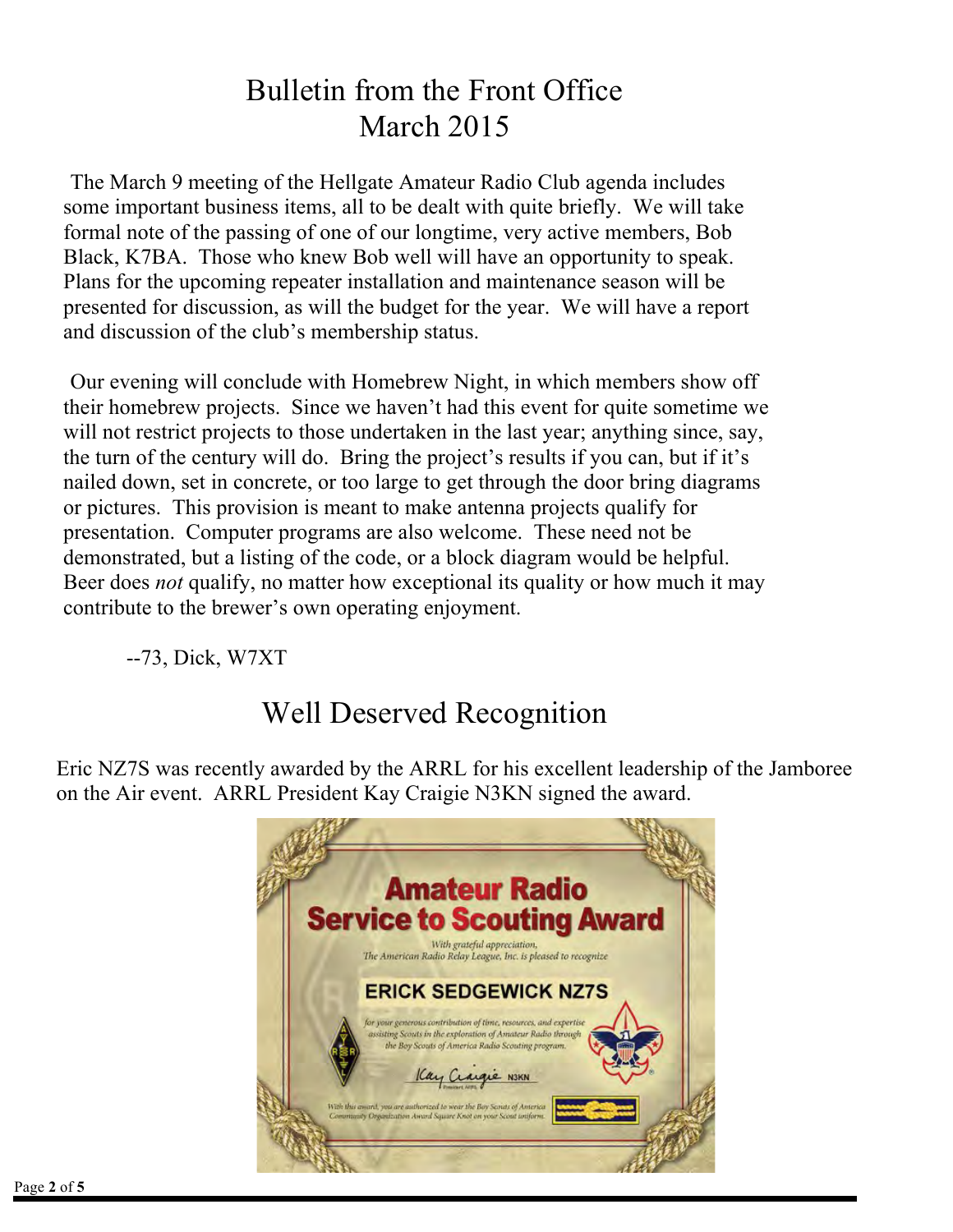## **Media Matters**



Did you know that HARC has a Facebook page? Check it out at :

https://www.facebook.com/pages/Hellgate-Amateur-Radio-Club/294594677307983 .



Additionally, HARC has a Flickr page with 40 albums containing over 600 pictures at :

https://www.flickr.com/photos/28755753@N03/sets/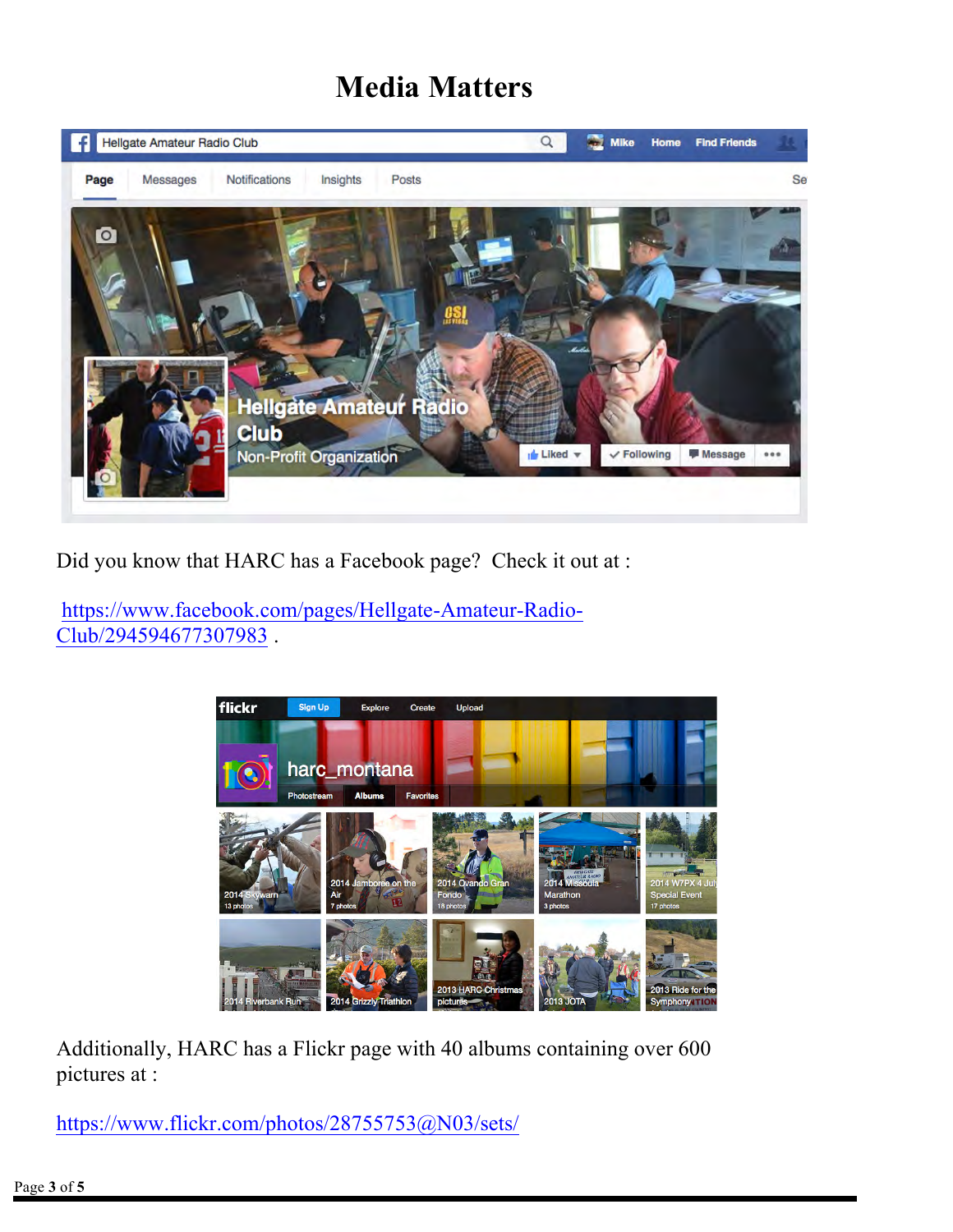## Got Microwaves???

Wayne weber has something that might be useful to someone. Are there any Hams playing microwave, I have an H.P. 415B standing wave indicator to give away. Give me a call, 544-4019. Thanks, Wayne

## Need a Cabinet???

From Steve Schlang, K7VK I have a General Electric cabinet/enclosure. 22" wide, 23" deep, 69" tall. Doors front and back. Glass window panel at top front.

Free to anyone who will use it. I'm not interested in giving it away to be scrapped.